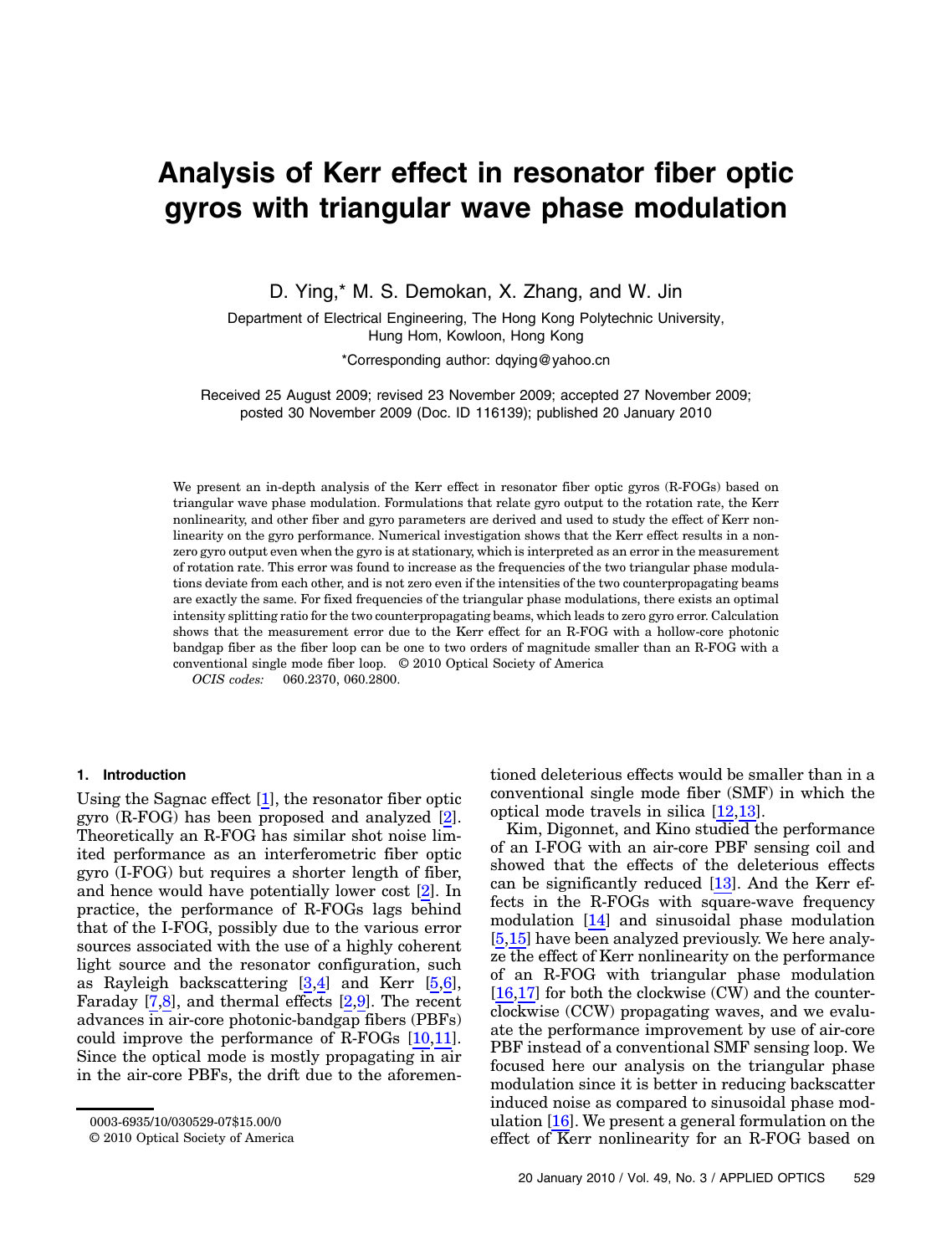triangular wave phase modulation  $[16,17]$ , and we provide an expression for the demodulation curve when the Kerr effect is considered. Numerical simulations are then carried out for R-FOGs with air-core PBF and conventional SMF respectively as the sensing loops. The effects of the Kerr nonlinearity on the zero bias for various modulation frequencies and intensity splitting ratios are analyzed. The performance of R-FOGs with air-core air-silica PBF and conventional SMF sensing coils are compared.

# 2. Theoretical Formulation

Figure [1](#page-2-0) illustrates the system configuration of the air-core PBF R-FOG based on the triangular wave phase modulation  $[16,17]$ . The fiber ring resonator (FRR) can be made entirely from conventional SMF or from air-core PBF spliced to the two arms of a conventional SMF coupler C4. Other components are all made of or pigtailed with conventional SMFs. The length of the fiber ring is  $L$ , and the intensity coupling ratios for couplers C1, C2, and C3 are assumed to be 0.5, while the intensity coupling ratio for coupler C4 is  $k<sub>C</sub>$ . The center frequency and spectral linewidth of the fiber laser are  $f_0$  and  $\delta f$ , respectively.

<span id="page-1-0"></span>
$$
f_{s_{\text{CW}}}(t) = \begin{cases} 2F_{M,\text{CW}} & \text{for } \left[ \frac{p}{F_{M,\text{CW}}} < t \le (p + \frac{1}{2}) \frac{1}{F_{M,\text{CW}}} \right] \\ -2F_{M,\text{CW}} & \text{for } \left[ \left( p + \frac{1}{2} \right) \frac{1}{F_{M,\text{CW}}} < t \le (p + 1) \frac{1}{F_{M,\text{CW}}} \right], \end{cases} \tag{1}
$$

where p is an integer. Obviously  $f_{sCW}(t)$  is a periodic function of time with a zero mean. The output electric field of the fiber laser can be written as [5,21]

$$
E_{\text{Laser}}(t) = E_0 \exp\{i[2\pi f_0 t + \varphi(t)]\},\tag{2}
$$

<span id="page-1-1"></span>where  $E_0$  is the amplitude of the electric field of the laser light, and the phase fluctuation  $\varphi(t)$  represents the important parameter of optical source coherence [5,21,22]. The intensity of the CW beam in the FRR can be written as  $[5,19,21,23]$ 

$$
I_{\text{FRR}_{\text{CW}}}(t,z) = u_{\text{CW}} \exp(-\alpha_L z) B(f_{\text{CW}} + f_{\text{Kerr}}^{\text{CW}}), \quad (3)
$$

where

$$
B(X)=I_0k_C(1-\alpha_C)(1-\alpha_s)\frac{1}{1-(1-k_C)(1-\alpha_C)(1-\alpha_s)^2\exp(-\alpha_L L)}\times\frac{1- (1-k_C)(1-\alpha_C)(1-\alpha_s)^2\exp(-\alpha_L L)\exp(-2\pi\delta f\tau_0)}{1+(1-k_C)(1-\alpha_C)(1-\alpha_s)^2\exp(-\alpha_L L)\exp(-2\pi\delta f\tau_0)-2[(1-k_C)(1-\alpha_C)(1-\alpha_s)^2\exp(-\alpha_L L)]^{1/2}\exp(-\pi\delta f\tau_0)\cos(2\pi X\tau_0)},
$$
\n(4)

The laser with output intensity  $I_0$  is divided into two beams by coupler C1, and each beam is phase modulated by a triangular wave through the use of two  $LiNbO<sub>3</sub>$  phase modulators PM1 and PM2 before being launched into the FRR. The CW and CCW beams  $E_{\rm FRR\_CW}$  and  $E_{\rm FRR\_CCW}$  in the FRR are sensed in reflection mode by the InGaAs PIN photodetecters PD1 and PD2, respectively. The CW signal is demodulated by the demodulation circuit DMC1, and the demodulated signal is used to lock the center frequency of the fiber laser to the CW resonance of the FRR through the feedback circuit FBC. The CCW signal is demodulated by the demodulation circuit DMC2, and the demodulated signal is proportional to the rotation rate [16,17].

Figure [2](#page-2-1) shows the waveform of the triangular wave phase modulation signal  $\varphi_t$ <sub>CW</sub> for the CW beam, where  $F_{M\_{\text{CW}}}$  is the modulation frequency, and the phase modulation index is fixed to  $\pi$  rad [16]. This phase modulation is equivalent to a frequency shift [18–20] given by

 $u_{\text{CW}}$  is the intensity coefficient of the CW beam including the loss at the optical elements such as the phase modulator PM2 [5],  $\alpha_L$  is the fiber attenuation in the FRR,  $I_0 = E_0^2$  is the output intensity of<br>the fiber laser  $a_0$  is the intensity loss of the directhe fiber laser,  $a<sub>C</sub>$  is the intensity loss of the directional coupler C4,  $\alpha_s$  is the fusion-splice loss between PBF and conventional fiber in the FRR,  $\tau_0 = n_rL/c$  is the transit time in the FRR,  $n_r$  is the effective refractive index of the fundamental mode,  $c$  is the light velocity in vacuum, and  $f_{\text{Kerr}}^{\text{CW}}$  is the frequency shift due to the Kerr effect  $[23]$ . The parameter  $f_{\text{CW}}$  is defined as

$$
f_{\rm CW} = f_0 - f_{\rm RES}^{\rm CW} + f_{s_{\rm CW}}(t),\tag{5}
$$

<span id="page-1-2"></span>where  $f_{\text{RES}}^{\text{CW}}$  is the CW resonance frequency of the FRR. When the frequency of the CW beam equals to  $f_{\text{RES}}^{\text{CW}}$ , the resonance of CW propagation occurs in the FRR and the CW output intensity from the FRR becomes minimum. For the open-loop configuration shown in Fig. [1,](#page-2-0) since the operating point for the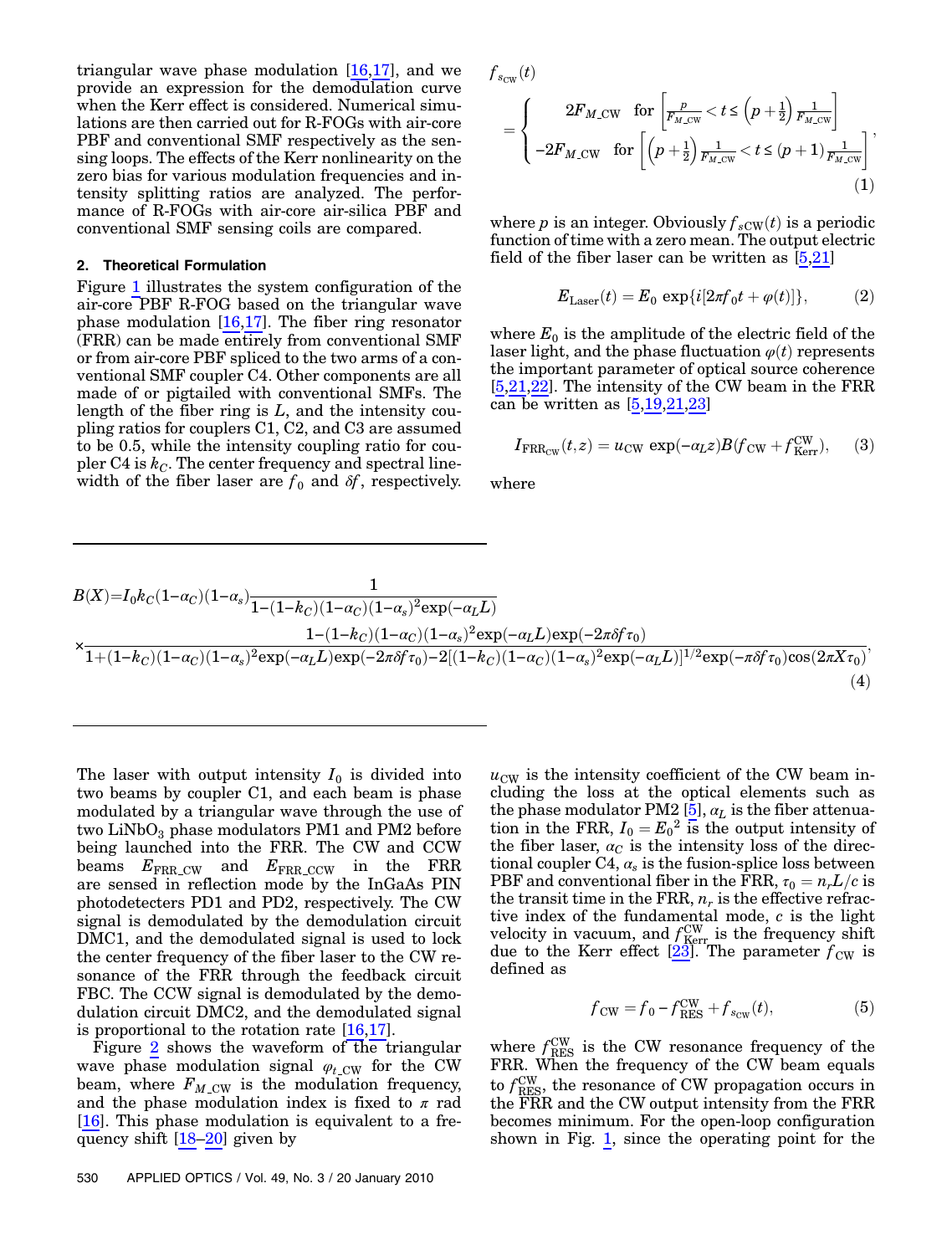<span id="page-2-0"></span>

Fig. 1. System configuration of the R-FOG based on the triangular wave phase modulation: FL, fiber laser; CW, clockwise; CCW, counterclockwise; C1–C4, couplers; PD1, PD2, photodetectors; DMC1, DMC2, demodulation circuits; PM1, PM2, phase modulators; FBC, feedback circuit.

<span id="page-2-3"></span>CW beam is always fixed at the resonance of the FRR [16,17],  $f_{\text{RES}}^{\text{CW}}$  is also the operating frequency of the CW beam. Similarly, the intensity of the CCW beam in the FRR can be derived as [5,19,21,23]

$$
I_{\text{FRR}_{\text{CCW}}}(t,z) = u_{\text{CCW}} \exp[-\alpha_L (L-z)] B (f_{\text{CCW}} + f_{\text{Kerr}}^{\text{CCW}}),\tag{6}
$$

<span id="page-2-4"></span>where  $u_{\text{CCW}}$  is the intensity coefficient of the CCW beam including the loss at the optical elements such as the phase modulator PM1 [5], and  $f_{\text{Kerr}}^{\text{CCW}}$  is the frequency shift due to the Kerr effect  $[23]$ . The parameter  $f_{\text{CCW}}$  is defined as

$$
f_{\text{CCW}} = f_0 - f_{\text{RES}}^{\text{CCW}} + f_{s_{\text{CCW}}}(t)
$$
  
=  $f_0 - f_{\text{RES}}^{\text{CW}} - \Delta f_{\text{RES}} + f_{s_{\text{CCW}}}(t)$ , (7)

where  $f_{\text{RES}}^{\text{CCW}}$  is the CCW resonance frequency of the FRR. When the frequency of the CCW beam is  $f_{\text{RES}}^{\text{CCW}}$ , the resonance of CCW propagation occurs in the FRR, and the CCW output intensity from the FRR reaches a minimum;  $f_{sCCW}(t)$  is the frequency shift resulting from the triangular phase modulation of the CCW beam with the modulation frequency  $F_{M\_{\text{CCW}}}$  [18–20], which has a similar expression to  $f_{s\text{CW}}(t)$  as given in Eq. ([1](#page-1-0)).  $\Delta f_{\text{RES}}$  is the difference of the resonance frequencies between the CW and CCW propagating beams and can be written as

$$
\Delta f_{\rm RES} = f_{\rm RES}^{\rm CCW} - f_{\rm RES}^{\rm CW}.
$$
 (8)

<span id="page-2-1"></span>

Fig. 2. Waveform of the triangular wave phase modulation signal for CW beam.

<span id="page-2-2"></span>The operating point for the CW beam is always fixed at the resonance; therefore,  $f_0$  and  $f_{\text{Kerr}}^{\text{CW}}$ satisfy [5,15,23]

$$
f_0 + f_{\text{Kerr}}^{\text{CW}} = f_{\text{RES}}^{\text{CW}}.
$$
 (9)

<span id="page-2-5"></span>According to Eqs.  $(3)$  $(3)$  $(3)$ ,  $(5)$ , and  $(9)$  $(9)$  $(9)$ , we can obtain the intensity of the CW beam in the FRR at the resonance as

$$
I_{\text{FRR}_{\text{CW}}(t,z)} = u_{\text{CW}} \, \exp(-a_L z) B(f_{s_{\text{CW}}}). \tag{10}
$$

However, the operating point for the CCW beam is not always fixed at the resonance for the configura-tion shown in Fig. [1](#page-2-0) [1[7](#page-2-4)]. According to Eqs.  $(6)$ ,  $(7)$ , and ([9](#page-2-2)), we can obtain the intensity of the CCW beam in the FRR when the CW beam is fixed at the resonance as

<span id="page-2-6"></span>
$$
I_{\text{FRR}_{\text{CCW}}0}(t,z) = u_{\text{CCW}} \exp[-\alpha_L (L - z)]
$$
  
 
$$
\times B(f_{\text{Kerr}}^{\text{CCW}} - f_{\text{Kerr}}^{\text{CW}} - \Delta f_{\text{RES}} + f_{s_{\text{CCW}}}).
$$
 (11)

According to Eqs.  $(10)$  $(10)$  $(10)$  and  $(11)$ , the frequency shifts due to the Kerr effect can be derived as [5,15,23]

<span id="page-2-7"></span>
$$
f_{\text{Kerr}}^{\text{CW}} = \frac{1}{2\pi\tau_0} \int_0^L \Delta \beta_{K_{\text{CW}}0} \, dz = \frac{1}{2\pi\tau_0} \frac{2\omega Z n_2}{cA}
$$

$$
\times \frac{1 - \exp(-\alpha_L L)}{\alpha_L} \left[ u_{\text{CW}} B(f_{s_{\text{CW}}}) + 2u_{\text{CCW}} B(f_{\text{Kerr}}^{\text{CW}} - f_{\text{Kerr}}^{\text{CW}} - \Delta f_{\text{RES}} + f_{s_{\text{CCW}}} \right], (12a)
$$

$$
f_{\text{Kerr}}^{\text{CCW}} = \frac{1}{2\pi\tau_0} \int_0^L \Delta \beta_{K_{\text{CCW}}0} \text{d}z = \frac{1}{2\pi\tau_0} \frac{2\omega Z n_2}{cA}
$$

$$
\times \frac{1 - \exp(-\alpha_L L)}{\alpha_L} \left[ u_{\text{CCW}} B(f_{\text{Kerr}}^{\text{CCW}} - f_{\text{Kerr}}^{\text{CW}} - \Delta f_{\text{RES}} \right]
$$

$$
+ f_{s_{\text{CCW}}} + 2u_{\text{CW}} B(f_{s_{\text{CW}}}) \right], \tag{12b}
$$

where  $\Delta \beta_{K_{\text{CW}}0}$  and  $\Delta \beta_{K_{\text{CCW}}0}$  are the perturbation of the propagation constant induced by the Kerr effect in CW and CCW beams  $[5,15,23]$ ,  $\omega$  is the center angular frequency of the laser, Z is the impedance of the fiber, A is the mode filled area, and  $n_2$  is the Kerr coefficient. Subtracting Eq.  $(12a)$  $(12a)$  $(12a)$  from Eq.  $(12b)$  $(12b)$ , we can obtain

<span id="page-2-8"></span>
$$
\Delta f_{\text{Kerr}} = \frac{1}{2\pi\tau_0} \frac{2\omega Z n_2}{cA} \frac{1 - \exp(-\alpha_L L)}{\alpha_L} \left[ u_{\text{CW}} B(f_{s_{\text{CW}}}) - u_{\text{CCW}} B(\Delta f_{\text{Kerr}} - \Delta f_{\text{RES}} + f_{s_{\text{CCW}}} ) \right],\tag{13a}
$$

<span id="page-2-9"></span>where  $\Delta f_{\text{Kerr}}$  is given by

$$
\Delta f_{\text{Kerr}} = f_{\text{Kerr}}^{\text{CCW}} - f_{\text{Kerr}}^{\text{CW}}.
$$
 (13b)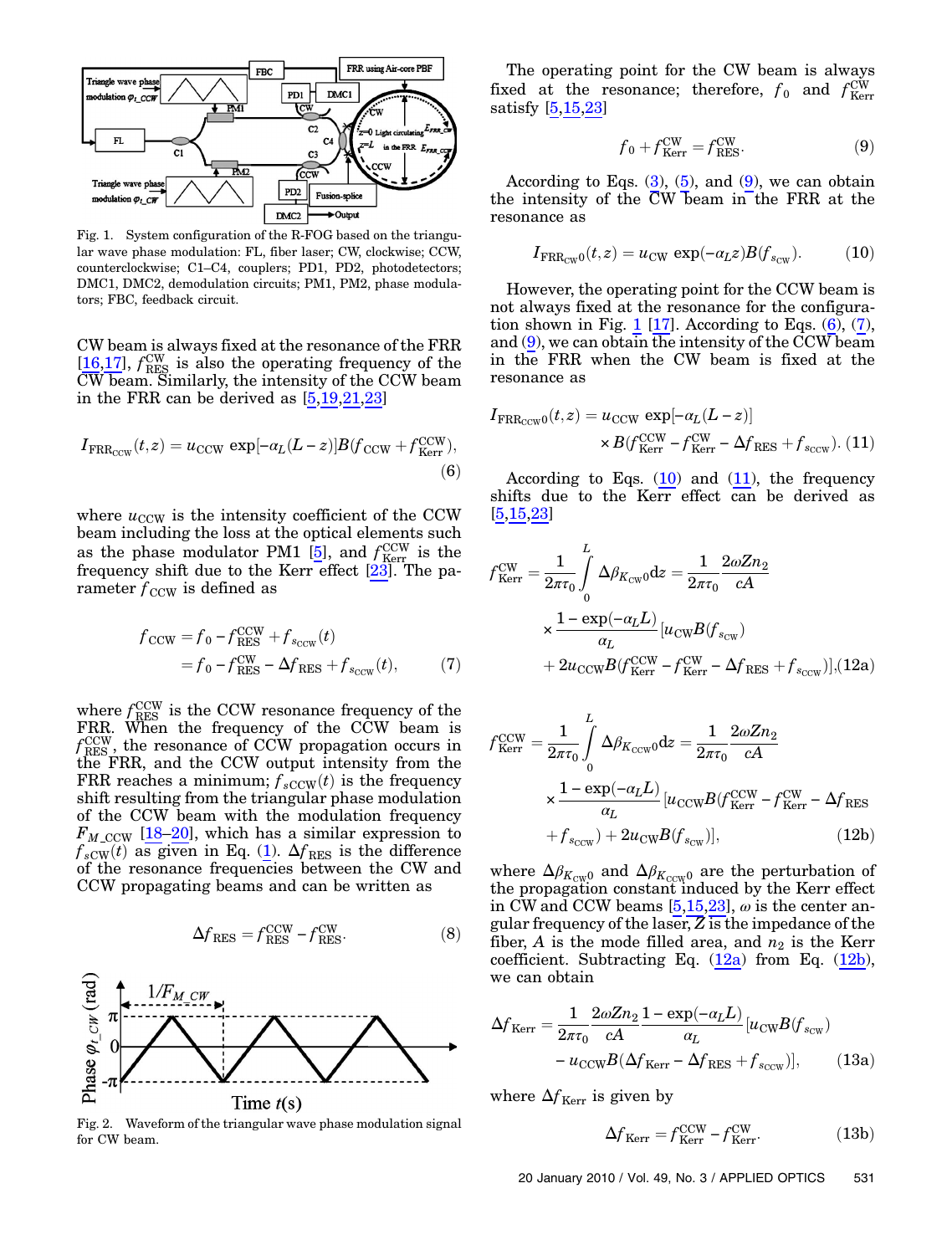According to Eq. [\(1\)](#page-1-0), both  $f_{s_{\text{CW}}}$  and  $f_{s_{\text{CCW}}}$  are periodic functions of time t; therefore, the solution  $\Delta f_{\text{Kerr}}$  of Eq.  $(13a)$  $(13a)$  $(13a)$  is also a periodic function of time, and the period of  $\Delta f_{\text{Kerr}}$  is decided by the periods of  $f_{s_{\text{CUV}}}$  and  $f_{s_{\text{CCW}}}$ . However,  $B(f_{s_{\text{CW}}})$  is a constant in  $F_{\text{G}}(13a)$  because  $B(2F_M \text{ cm})$  equals  $B(-2F_M \text{ cm})$ .  $\widetilde{E}_{\text{q}}^{\text{c}}$  ([13a](#page-2-8)) because  $B(2F_{M,\text{cw}})$  equals  $B(-2F_{M,\text{cw}})$ , and the value of  $\Delta F_{M,\text{c}}$  changes only when f and the value of  $\Delta f_{\text{Kerr}}$  changes only when  $f_{\text{sccw}}$ changes between the two frequency shifts  $2F_{M_{\odot}}$  CCW and  $-2F_{M \text{ ccW}}$ ; therefore, the period of  $\Delta f_{\text{Kerr}}$  is  $1/F_{M_{\rm CCW}}$ . The output signal of the photodetector PD2 can be written as [16,21,24]

<span id="page-3-1"></span>
$$
I_{D_{\text{CCW}}}(\Delta f_{\text{RES}}) = \frac{1}{2} N (1 - a_{C3}) (1 - a_C)
$$
  
 
$$
\times \left[ 1 - \rho \frac{(1 - Q)^2}{(1 - Q)^2 + 4Q \sin^2(\pi \cdot F_{\text{CCW}} \tau_0)} \right]
$$
  
 
$$
\times u_{\text{CCW}} I_0, \qquad (14a)
$$

where  $\alpha_{C3}$  is the intensity loss of the coupler C3, and N is the photoelectric conversion coefficient of the photodetector PD2.  $F_{\text{CCW}}$  is defined as  $F_{\text{CCW}} =$ <br> $f_{\text{CCW}} + f_{\text{CCW}}^{\text{CCW}}$  according to Eqs. (7) (9) and (13b) it  $\hat{f}_{\text{CCW}} + f_{\text{Kerr}}^{\text{CCW}}$ ; according to Eqs. [\(7\)](#page-2-4), ([9](#page-2-2)), and ([13b\)](#page-2-9), it can be written as can be written as

<span id="page-3-0"></span>
$$
F_{\text{CCW}} = f_0 - f_{\text{RES}}^{\text{CW}} - \Delta f_{\text{RES}} + f_{s_{\text{CCW}}}(t) + f_{\text{Kerr}}^{\text{CCW}} = \Delta f_{\text{Kerr}}(t) - \Delta f_{\text{RES}} + f_{s_{\text{CCW}}}(t),
$$
(14b)

and other parameters can be written as [16,21,24]

$$
\rho = 1 - \frac{1}{1 - \alpha_C} \cdot \left[ T^2 - \frac{2TR}{1 - Q} + \frac{(R')^2}{1 - (Q')^2} \cdot \frac{1 + Q}{1 - Q} \right],\tag{14c}
$$

$$
T = \sqrt{1 - k_C} \cdot \sqrt{1 - \alpha_C},\tag{14d}
$$

$$
R' = k_C \cdot (1 - \alpha_C) \cdot \exp(-\alpha_L L/2) \cdot (1 - \alpha_s),
$$
  
\n
$$
R = R' \exp(-\pi \delta f \tau_0),
$$
 (14e)

$$
Q' = \exp(-\alpha_L L/2) \cdot (1 - \alpha_s) \cdot \sqrt{1 - k_C} \cdot \sqrt{1 - \alpha_C},
$$
  
\n
$$
Q = Q' \exp(-\pi \delta f \tau_0).
$$
 (14f)

Here, both  $\Delta f_{\text{Kerr}}(t)$  and  $f_{\text{SCCW}}(t)$  in Eq. ([14b](#page-3-0)) are per-<br>iod functions of time; therefore,  $I_{D_{\text{CCW}}}$  is a periodic function of time also, and the period is  $1/F_{M \text{CCW}}$ . The demodulation signal in this R-FOG system is obtained by the cross correlation of  $I_{D_{\text{CCW}}}$ , and the synchronizing square signal  $S_{\text{CCW}}(t)$ , and  $S_{\text{CCW}}(t)$ can be written as [16]

<span id="page-3-2"></span>
$$
S_{\text{CCW}}(t) = \begin{cases} 1 & \text{for } \left[ \frac{q}{F_{M,\text{CCW}}} < t \le \left( q + \frac{1}{2} \right) \frac{1}{F_{M,\text{CCW}}} \right] \\ -1 & \text{for } \left[ \left( q + \frac{1}{2} \right) \frac{1}{F_{M,\text{CCW}}} < t \le (q+1) \frac{1}{F_{M,\text{CCW}}} \right] \end{cases} \tag{15}
$$

where q is an integer. Using the output signal  $I_{DCCW}$ , i.e., Eq. ([14a](#page-3-1)), and the synchronizing square signal  $S_{\text{CCW}}$ , i.e., Eq. ([15\)](#page-3-2), the demodulation signal can be written as [16]

<span id="page-3-3"></span>
$$
V_d = \text{GF}_{M\text{-CCW}} \int_{0}^{1/F_{M\text{-CCW}}} I_{D_{\text{CCW}}}(\Delta f_{\text{RES}}) S_{\text{CCW}}(t) dt, (16)
$$

where  $G$  is the gain of the demodulation circuit DMC2. According to Eq. [\(14a](#page-3-1)), because  $I_{D_{\text{CCW}}}$  is a function of  $\Delta f_{RES}$ , the demodulation signal  $\tilde{V}_d$  is also a function of  $\Delta f_{RES}$ .

#### <span id="page-3-5"></span>3. Simulation and Discussion

Based on Eqs.  $(14)$ – $(16)$  $(16)$ , we carried out numerical simulation on the performance of R-FOGs with an air-core PBF and a conventional SMF sensing loop. Figure [3](#page-3-4) shows the calculated demodulation curve near  $\Delta f_{RES} = 0$  of the R-FOG for an air-core PBF sensing loop. The modulation frequency of the CW beam is fixed to  $F_{M,CW} = 62.5$  kHz [17,18], while the modulation frequency for the CCW beam takes three different values of  $F_{M\text{-CCW}} = 62.5 \text{ kHz}$ , 60 kHz, and 70 kHz. The output intensity  $I_0$  of the fiber laser is assumed to be  $1 \text{mW}$ , and the center frequency and the spectral linewidth of the laser are  $f_0 \approx 1.9 \times$  $10^{14}$ Hz and  $\delta f = 60$  kHz, respectively [16]; the fiber length  $L$  of the FRR is 20 m  $[19]$ , the effective refractive index  $n_r$  of the PBF is 0.99, the mode filled area A is  $4.42 \times 10^{-11}$  m<sup>2</sup>, and the impedance Z is 380.53  $[15]$ ; the Kerr coefficient can be expressed as  $[13]$ 

$$
n_2 = \eta n_{2,\text{silica}} + (1 - \eta)n_{2,\text{air}},\tag{17}
$$

where  $\eta$  is the fractional amount of fundamental mode power confined to the solid portions of the PBF, and  $n_{2,\text{silica}}$  and  $n_{2,\text{air}}$  are, respectively, the Kerr coefficients of silica and air and take the values of  $2.32 \times 10^{-20} \text{ m}^2/\text{W}$  and  $2.9 \times 10^{-23} \text{ m}^2/\text{W}; \eta = 0.015$ [15]. The intensity coupling ratio  $k<sub>C</sub>$  is 5%, the

<span id="page-3-4"></span>

tion frequencies for CCW beam.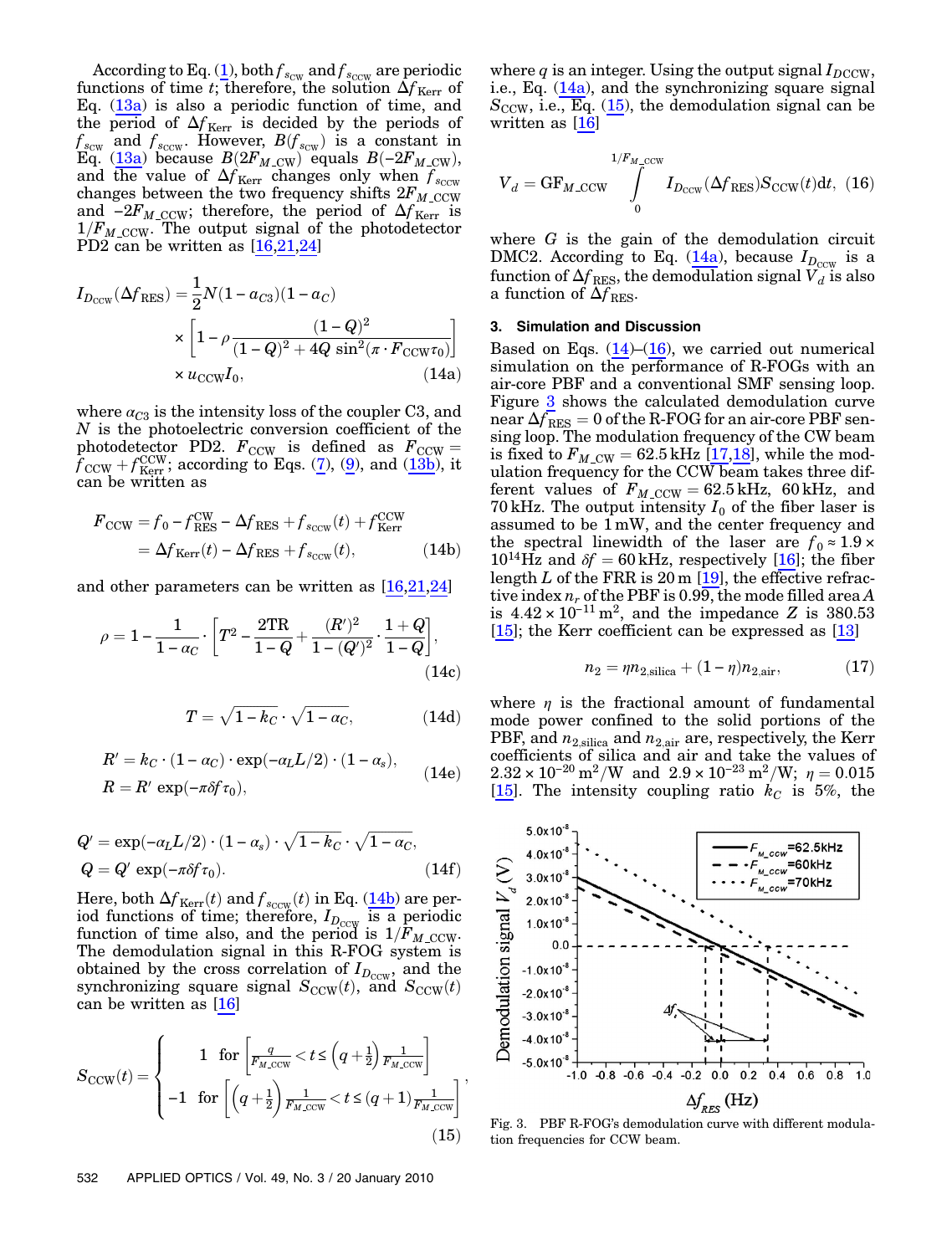coupler intensity loss  $\alpha_C$  is 6.67%, the loss  $\alpha_{C3}$  for the coupler C3 is 6.67% [16], the fiber attenuation  $\alpha_L$  is  $20 \text{ dB/km}$ , the splice loss between PBF and conventional SMF  $\alpha_s$  is 20.57% (1 dB) [15], the total gain G of the demodulation circuit DMC2 is 1, and the photoelectric conversion coefficient  $N$  is  $6.25 \text{V/mW}$  [16]. The intensity coefficients of the two counterpropagating beams  $u_{\text{CW}}$  and  $u_{\text{CCW}}$  are assumed to be the same and equal to 0.12. As shown in Fig. [3,](#page-3-4) for  $F_{M\_{\text{CCW}}}$  = 62.5 kHz, the demodulation output  $V_d$  equals to zero for  $\Delta f_{\rm RES} = 0$ , indicating no error occurs under the condition that  $u_{\text{CW}} = u_{\text{CCW}}$  and  $F_{M\_{\text{CW}}}=F_{M\_{\text{CCW}}}$ . However, when  $F_{M\_{\text{CCW}}}$  deviates from  $F_{M_{\sim}CW}$ , the value of  $\Delta f_{\rm RES}$  at the zero-crossing point would not be zero but equals to " $\Delta f_e$ " as indi-cated in Fig. [3](#page-3-4). This will induce an error " $\Omega_e$ " in the measurement of rotation rate.

For a particular value of " $F_{M\_{\text{CCW}}}$ ",  $\Delta f_e$  can be obtained by solving

$$
V_d(\Delta f_{RES})|_{\Delta f_{RES}=\Delta f_e} = 0.
$$
 (18)

Once " $\Delta f_e$ " is obtained, the measurement error in terms of rotation rate may be obtained by using the well known relationship between the frequency difference of the counterpropagating waves and the rotation rate (i.e., the Sagnac effect) and expressed as [25,26]

$$
\Omega_e = \frac{\Delta f_e \cdot n_r \cdot \lambda}{D},\tag{19}
$$

where  $\lambda$  is the wavelength of the laser, and D is the diameter of the FRR.

Figure [4](#page-4-0) shows the calculated measurement error  $(\Omega_e)$  due to the Kerr effect as a function of modulation frequency  $F_{M_{\text{CCW}}}$  for  $u_{\text{CW}} = u_{\text{CCW}} = 0.12$ . The wave-<br>length  $\lambda$  of the laser is 1550 nm, and the diameter D of the FRR is 10 cm  $[18]$ . Other parameters have been shown previously in the first paragraph of Section [3.](#page-3-5) Figure  $4(a)$  is the result of the PBF R-FOG, and Fig.  $4(c)$  shows the same result for a conventional fiber R-FOG. The parameters for the conventional fiber are as follows:  $n_r = 1.45$ ,  $A =$  $5.54 \times 10^{-11} \text{ m}^2$ ,  $Z = 259.81$ , and  $\alpha_L = 0.2 \text{ dB/km}$ [15]. Since all the fiber and component parameters are from commercial data sheets, the results shown in Fig.  $4(a)$  would represent the gyro performance achievement with the current technology. However, under this practical condition, the shot noise limited sensitivity [1,2,21] for the PBF R-FOG is about  $2.19^{\circ}/h$  with the photodetector quantum efficiency  $\eta = 0.8$  and integration time  $t_0 = 1$  s [5], and it is more than an order of magnitude larger than that for the conventional fiber R-FOG, which is about  $0.12^{\circ}/h$ . To probe further the potential of the air-core fiber technology, we calculated  $\Omega_e$  as a function of  $F_M$  ccw for  $\alpha_L = 5$  dB/km and a reduced splice loss of 0:2 dB between the sensing PBF and SMF coupler. Such a small loss is not achievable currently; however, it could be achieved in the future by, for exam-

ple, fabricating directional coupler directly on aircore PBFs. The result is shown in Fig.  $4(b)$ . Under this "ideal" condition, the shot noise limited sensitivity for the PBF R-FOG would be improved to about  $0.36^{\circ}/h$ , which is the same order of magnitude as that for the conventional fiber R-FOG. It is shown in Fig. [4](#page-4-0) that the error  $\Omega_e$  is zero when  $F_{M\_{\rm CCW}}$  equals  $F_{M\_{\rm CW}}$ . The error increases as  $F_{M\_{\rm CCW}}$  deviates more from  $F_{M\_{\text{CW}}}$ . Therefore, keeping  $F_{M\_{\text{CCW}}}$  and  $F_{M\_{\text{CW}}}$ to be the same is advantageous in reducing the zero point error due to the Kerr effect. However, in the practical R-FOG system, the differences of the frequency shifts  $f_{s_{\text{CW}}}$  and  $f_{s_{\text{CCW}}}$  are generally chosen to be larger than the gyro signal bandwidth  $\Delta f_{\rm bw}$  for the purpose of elimination of the Rayleigh backscattering [4,5,19,20], which means the difference of the

<span id="page-4-0"></span>

<span id="page-4-1"></span>Fig. 4. Relationship between the Kerr-induced error  $\Omega_e$  and modulation frequency  $F_{M\_{\rm CCW}}$  when the intensity coefficients of the two counterpropagating beams  $u_{\text{CW}}$  and  $u_{\text{CCW}}$  are the same: (a) result of the PBF R-FOG with practical parameters, (b) result of the PBF R-FOG with "ideal" parameters, and (c) result of the conventional fiber R-FOG.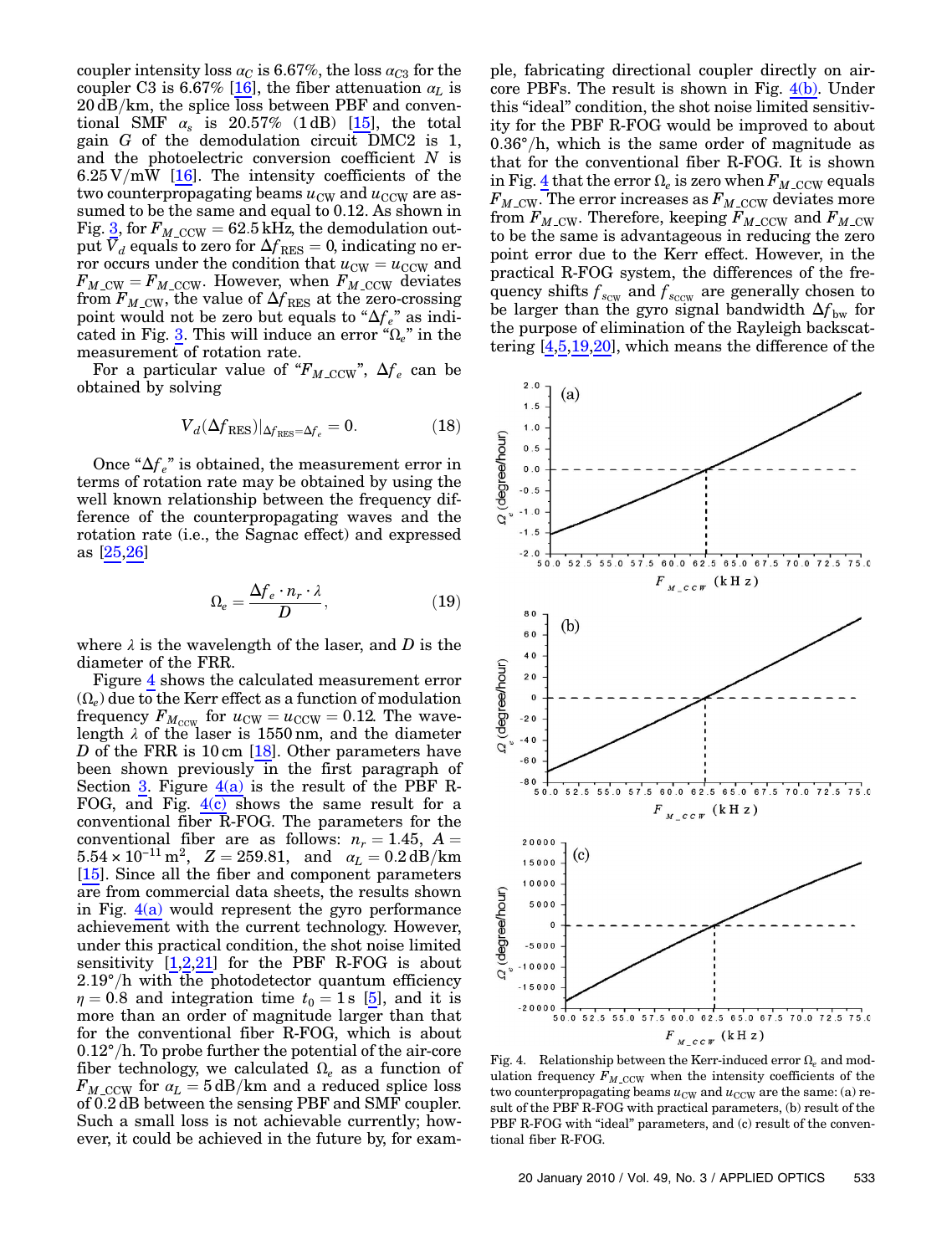modulation frequencies  $F_{M\_{\text{CW}}}$  and  $F_{M\_{\text{CCW}}}$  should be larger than  $\Delta f_{\rm bw}/2$  according to Eq. ([1](#page-1-0)); therefore, the error always exists even if  $u_{\text{CW}} = u_{\text{CCW}}$ . From Figs.  $4(a)$  and  $4(b)$  with  $4(c)$ , it can be concluded that the Kerr-induced error is much smaller for the PBF R-FOG than for conventional SMF based R-FOG. Taking the gyro with  $\Delta f_b = 100$  Hz as an example [18], the modulation frequency  $F_{M\_{\rm CCW}}$  could be chosen to be larger than 62.55 kHz; therefore,  $\Omega_e$  is larger than approximately  $0.32^{\circ}/h$  for the PBF R-FOG with "ideal" parameters and  $92.72^{\circ}/h$  for the conventional fiber R-FOG. The significant reduction in the Kerr-related measurement error is because of the much smaller Kerr coefficient of the PBF [13,15].

From the results of Figs. [3](#page-3-4) and [4](#page-4-0), it is clear that the Kerr-induced error  $\Omega_e$  would not be completely removed even when  $u_{\text{CCW}} = u_{\text{CW}}$ . To see the effect of unequal intensity coefficients  $u_{\text{CW}}$  and  $u_{\text{CCW}}$ , we plot in Fig. [5](#page-5-0) the relationship between  $\Omega_e$  and  $\Delta u =$  $u_{\text{CCW}} - u_{\text{CW}}$  for  $F_{M,\text{CCW}} = 62.5 \text{ kHz}$ ,  $F_{M,\text{CCW}} = 60 \text{ kHz}$  and  $F_{M,\text{CCW}} = 70 \text{ kHz}$  while  $F_{M,\text{CW}}$  is fixed 60 kHz, and  $F_{M\text{-CCW}} = 70$  kHz, while  $F_{M\text{-CW}}$  is fixed to 62.5 kHz [17, 18]. Figure 5(a) is the result for PBF to  $62.5$  kHz [17,18]. Figure  $5(a)$  is the result for PBF R-FOG with "ideal" parameters, and Fig. [5\(b\)](#page-5-1) is the result for the conventional fiber R-FOG. The intensity coefficient of the CW beam  $u_{\text{CW}}$  is fixed to 0.12, and other parameters are the same as mentioned in the first and third paragraphs of Section [3](#page-3-5). As shown in Fig. [5](#page-5-0), for a specific  $F_{M\_{\text{CCW}}}$  there exists an optimum value of  $\Delta u$  that leads to  $\Omega_e = 0$ . The value of  $\Delta u$  is larger if  $F_{M_{\text{CCW}}}$  is deviated more from  $F_M$  cw. Therefore, when we design the R-FOG sys-

<span id="page-5-0"></span>

<span id="page-5-1"></span>Fig. 5. Relationship between the zero point error  $\Omega_e$  and difference of the intensity coefficients  $\Delta u$  with different modulation frequencies for CCW beam: (a) result of the PBF R-FOG with "ideal" parameters and (b) result of the conventional fiber R-FOG.

tem, keeping the intensity coefficient to be the same is not conducive to reducing the error caused by the Kerr effect, and we should choose the optimum  $\Delta u$ according to the modulation frequencies. It is also clear that when  $\Delta u$  deviates from its optimum value, the error  $\Omega_e$  is significantly smaller for the PBF R-FOG than for conventional SMF R-FOG. For example, when  $F_{M\_{\text{CCW}}}$  is 60 kHz, the optimum  $\Delta u$  is about −0:0012 for the PBF R-FOG and −0:0045 for the conventional fiber R-FOG, and when the  $\Delta u$  deviates from its optimum value for about 0.001, the errors are about  $-10.76^{\circ}/h$  for the PBF R-FOG and  $-741.73^{\circ}/h$  for the conventional fiber R-FOG.

## 4. Conclusions

The Kerr effect in an air-core PBF R-FOG based on triangular wave phase modulation has been analyzed. It is concluded that when the modulation frequencies for the two counterpropagating beams are different, measurement error due to the Kerr effect would occur even if the intensity coefficients of the two counterpropagating beams are the same. The error increases as the two modulation frequencies deviate more from each other. It is also found that there exists an optimum difference of the intensity coefficients that leads to zero gyro error; this difference would not be zero when the two modulation frequencies are different, and it varies as the difference of the two modulation frequencies varies. The Kerr-induced error in a PBF R-FOG is found to be one to two orders of magnitude smaller than that in a conventional fiber R-FOG. With air-core PBF as the sensing loop, it'<sup>s</sup> possible to achieve Kerr-induced error of smaller than 10.76°/h if  $\Delta u$  is controlled to be better than 0.001. This error could be further reduced by using square wave intensity modulation as described in [5]. Apart from the Kerr effect, the air-core PBF is also better than conventional fiber in reducing the errors due to thermal and Faraday effects. Hence, it is expected that using air-core PBF instead of conventional fiber has the potential to improve the performance of the R-FOG significantly.

The research was partly supported by the Hong Kong SAR government through a Competitive Earmarked Research Grant (CERG) (PolyU5187/06E).

#### References

- 1. W. W. Chow, J. Gea-Banaciloche, and L. M. Pedrotti, "The ring laser gyro," Rev. Mod. Phys. <sup>57</sup>, 61–103 (1985).
- 2. D. M. Shupe, "Fiber resonator gyroscope: sensitivity and thermal nonreciprocity," Appl. Opt. <sup>20</sup>, 286–289 (1981).
- 3. K. Iwatsuki, K. Hotate, and M. Higashiguchi, "Resonance characteristics of backscattering in optical passive-ring resonator gyro: experiment," Appl. Opt. <sup>25</sup>, 4448–4451 (1986).
- 4. K. Iwatsuki, K. Hotate, and M. Higashiguchi, "Effect of Rayleigh backscattering in an optical passive ring-resonator gyro," Appl. Opt. <sup>23</sup>, 3916–3924 (1984).
- 5. K. Iwatsuki, K. Hotate, and M. Higashiguchi, "Kerr effect in an optical passive ring-resonator gyro," J. Lightwave Technol. <sup>4</sup>, 645–651 (1986).